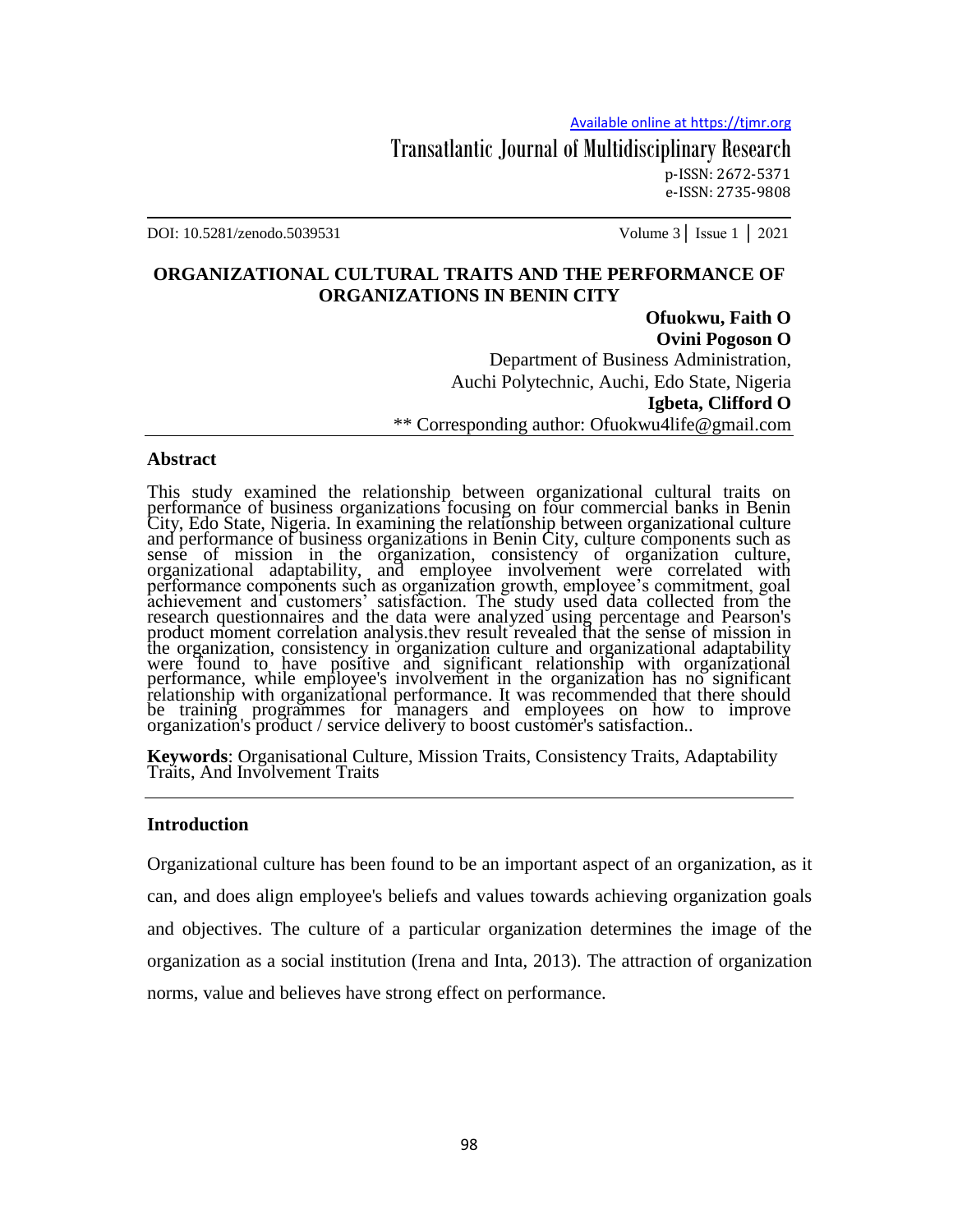As business evolve, to keep ahead of competition, organization depends on individual employee performance which affects the positively or negatively the organization performance ( Wambugu, 2014).

In effect, culture dictates the way we do business and the organizational survival tactics that facilitate assimilation and personal success (Dave and Jeanne, 2011).

It is the focus of this study is to examine the relationship between organizational cultural traits and the performance of business organizations using selected banks in Benin City, Edo State, Nigeria.

# **Objectives of Study**

The aim of this study is to examine the relationship between organizational cultural traits and the performance of business organizations. Other specific objectives are:

- i.) To examine the relationship between sense of mission in the organization and organizational performance.
- ii.) To examine the relationship between consistency of organization culture and organizational performance.
- iii.) To examine the relationship between organizational adaptability and organizational performance.
- iv.) To examine the relationship between employee involvement and organizational performance.

# **Literature Review**

# **Concept of Organizational Culture and its Importance**

Culture is define as a mixture of values, sets, believes, communications, and explanation of behavior that provides guidance to people (Alharbi &Alyahya, 2013).The loyalty of employees relies upon knowledge and awareness of culture that improve the behavior of organization (Brooks,2006) Organizational culture is a complex phenomenon and is formed in diversity of ways, it might initiate from the challenges and obstacles that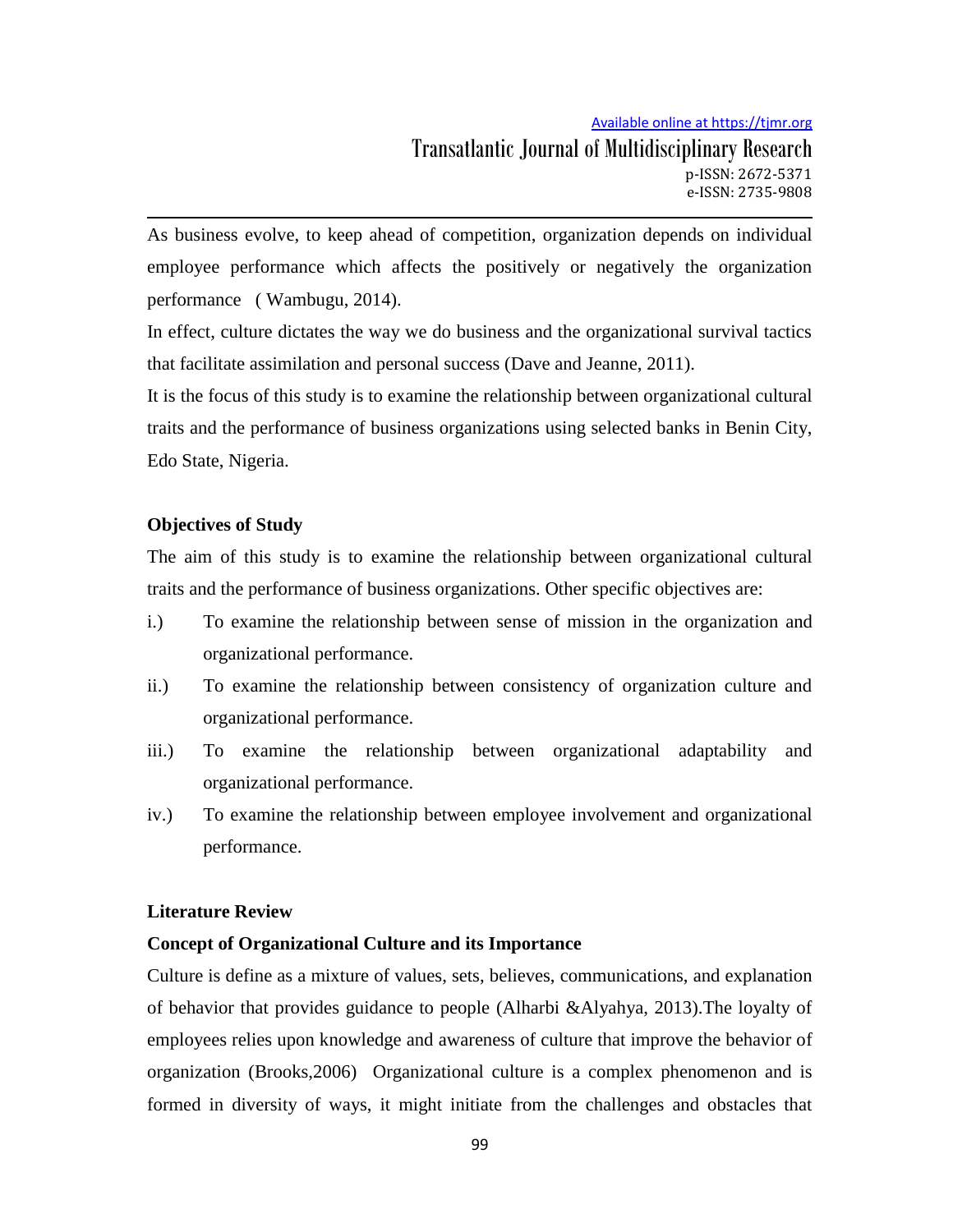organizations features, it might be an intentional creation of the management and employees working in the organization (Durgadvi and Vasantha, 2017).

Organizational culture denotes a wide range of social phenomena, including an organization's customary dress, language, behaviour, beliefs, values, assumptions, symbols of status and authority , myths, ceremonies and rituals, and mode of deference and subversion ; all of which help to define an organization's character and norms (Davies, Mannion, Jacobs, Powell and Marshall, 2007). Organizational culture as shared beliefs and values within an organization that helps to shape the behavioural pattern of employees (Kotter & Heskett ,2011) . In another development, Buchanan and Huczynski, (2004) defined organizational culture as the set of reasonably uniform and enduring values, beliefs, customs, traditions and practices that are shared by organization members, learned by new recruits, transmitted from one generation of employees to the next.

Similarly, Dwirantwi (2012) defined organizational culture as the collection of the attitudes, experiences, beliefs and values of an organization, acquired through social learning, that direct the manner individuals and group in the organization interact with one another and with parties outside it.

Kayla (2008) asserted that culture is a determining factor in the success of any organization and she identified five importance of organizational culture. They include: **Unity:** shared organizational culture promotes unity among employees in the work place. Having a strong shared culture at the work place gives the employees a sense of unity and understanding towards one another, promoting better communication and less conflict.

**Loyalty:** Organizational culture helps to keep employees motivated and loyal to management of organization. When employees see themselves as part of their organization, they are willing to contribute to the organization's success.

100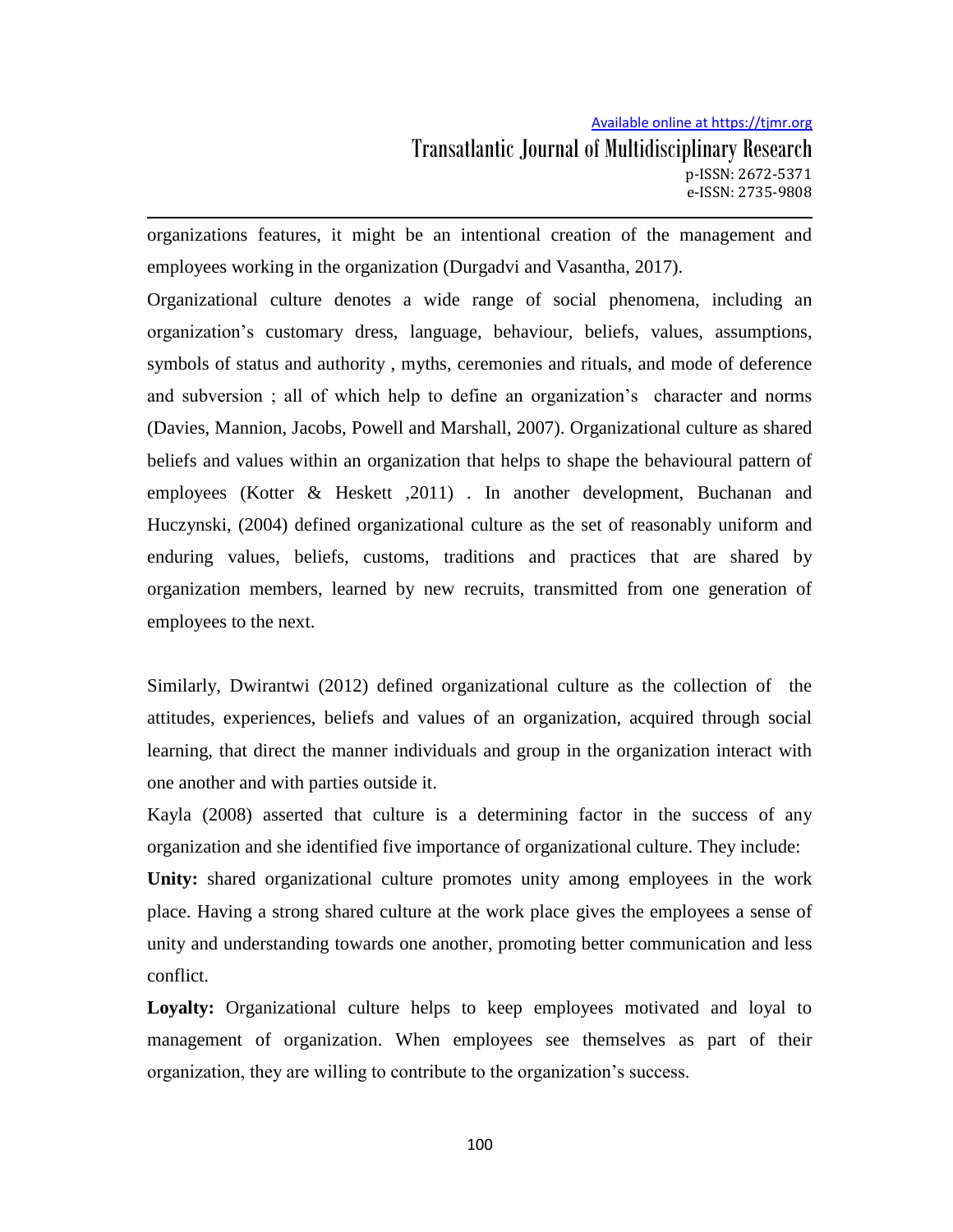**Direction:** Organizational culture provides guidelines for controlling employee behavior and task activities. It lays down rules and generally acceptable practices, which must be followed by organizational members in relating with various stakeholders.

**Identity:** Organizational culture defines and gives organization its unique identity (Kayla, 2008). Organization's identity refers to the way individuals in the organization as well as its clients and customers perceive the organization. The values and beliefs of an organization contribute to the brand image (identity) by which the organization is known and respected.

**Competition:** organizational culture promotes healthy competition among employees, which leads to improvement in organization performance. Through organizational culture, employees strive to perform their best to earn recognition and appreciation from their superiors. Conclusively, competition brings about improvement in the quality of employees work thus, leading to better organizational performance.

# **Types of Organizational Culture**

Cook and Rousseau (1988) affirmed that there is no single type of organizational culture and that organizational culture varies from one organization to another. They identified four types of organizational culture namely: passive, cooperative, competitive and aggressive culture.

In addition, Hellriegel, Slocum and Woodman (2001) described four major types of organizational cultures: bureaucratic culture; clan culture; entrepreneurial culture; and market culture.

**Bureaucratic Culture:** this type of organizational culture as that which has values for formality, rules, standards, operating procedures and hierarchy of structure. The task, responsibilities and authority for all employees are clearly defined and managers view their roles as being good co-coordinators and enforcers of rules and standards. They concluded that organization's rules and processes are spelled out in policies and manuals and employees believe that their duty is to go by it.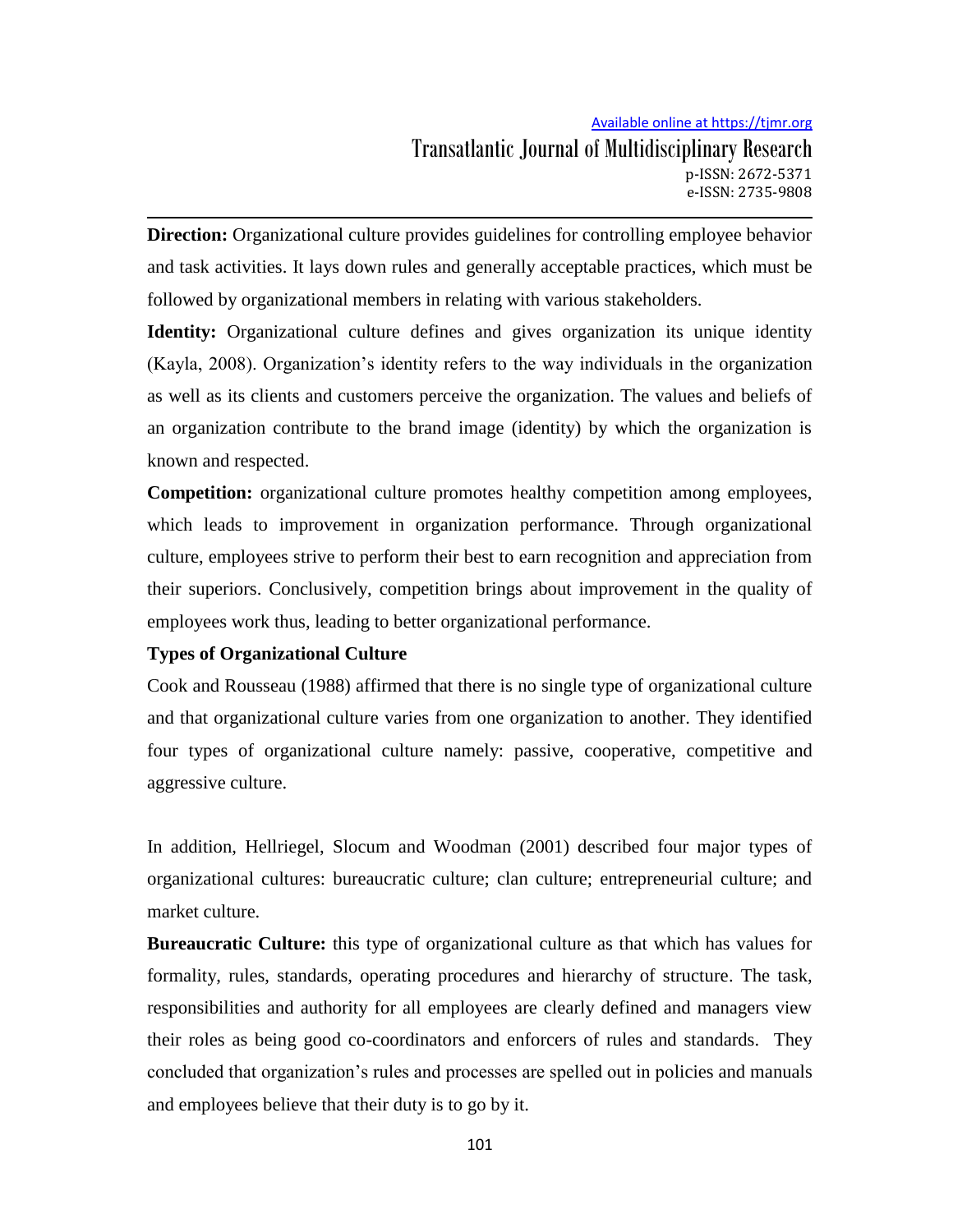# Available online at https://tjmr.org Transatlantic Journal of Multidisciplinary Research p-ISSN: 2672-5371 e-ISSN: 2735-9808

**Clan Culture:** tradition, loyalty, personal commitment, extensive socialization, team work, self management and social influences are attributes of clan culture. Organizations that adopt clan culture have long time commitment to its members in exchange for individuals (i.e. employees) long time commitment to the organization. It implies that organization members believe that the organization will treat them fairly in terms of salary increment, promotion and other forms of benefits. Thus, they hold themselves accountable to the organization for their actions.

**Entrepreneurial Culture:** this involves high level of risk taking, dynamism (flexibility) and creativity among organizational members. Entrepreneurial culture encourages individual and group initiative, flexibility and growth, as well as reward system among organizational members. They concluded that organizations that adopt entrepreneurial culture do not only react to changes in environment but also create change.

**Market Culture:** they describe market culture as that which encourages achievement of measurable and demanding goals, especially those that are financial and market based. Stiff competition and profit orientation prevail in organizations that adopt market culture. Organizations members in market culture see themselves as being responsible for some level of reward in return.

# **Models of Organizational Culture**

There are various models of organizational culture. Famous among these models are Denison (1990), Aycan (2000), Schein (1999), Kotter and Heskett (2011), Hofstede (2001). For the purpose of this study, Denison's model of organizational culture was adopted because it focuses on the key cultural elements or traits that assist management of organizations to address the challenges in the internal and external environment in which business organizations operate.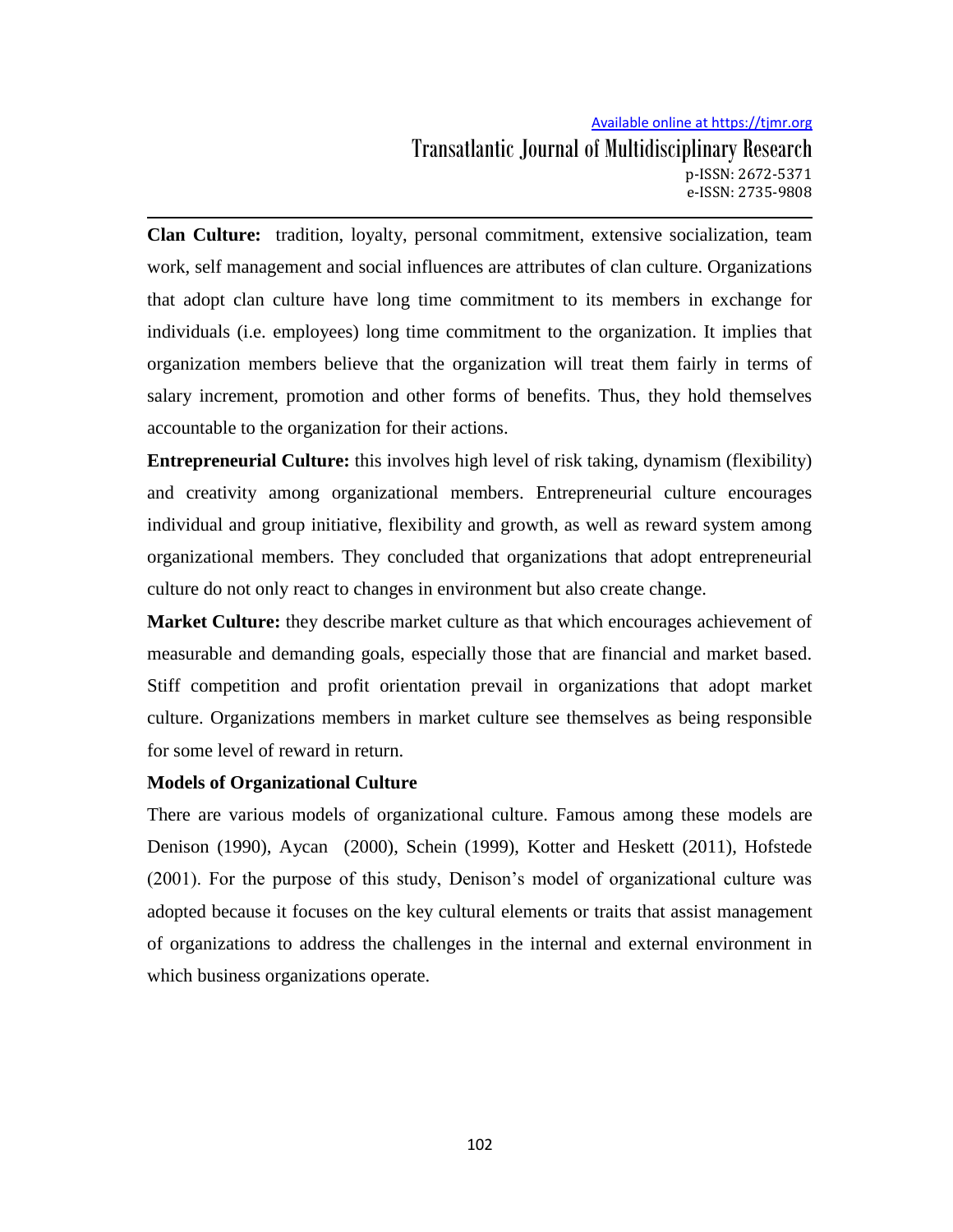# **Denison Model of Organizational Culture and Effectiveness**



**Fig. 1: Denison model of organizational culture and effectiveness** 

Sources: Denison 1990 model of organizational culture and effectiveness

Denison (1990) developed a model of organizational culture and effectiveness based on the four cultural traits of Mission, Consistency, Adaptability, and Involvement. For each of these four traits, the model identifies three indices of managerial practice and then measures these indices with each of the traits.

The cultural traits and managerial practices are presented in two dimensions on the horizontal (flexibility versus stability) and vertical (external versus internal focus) axes.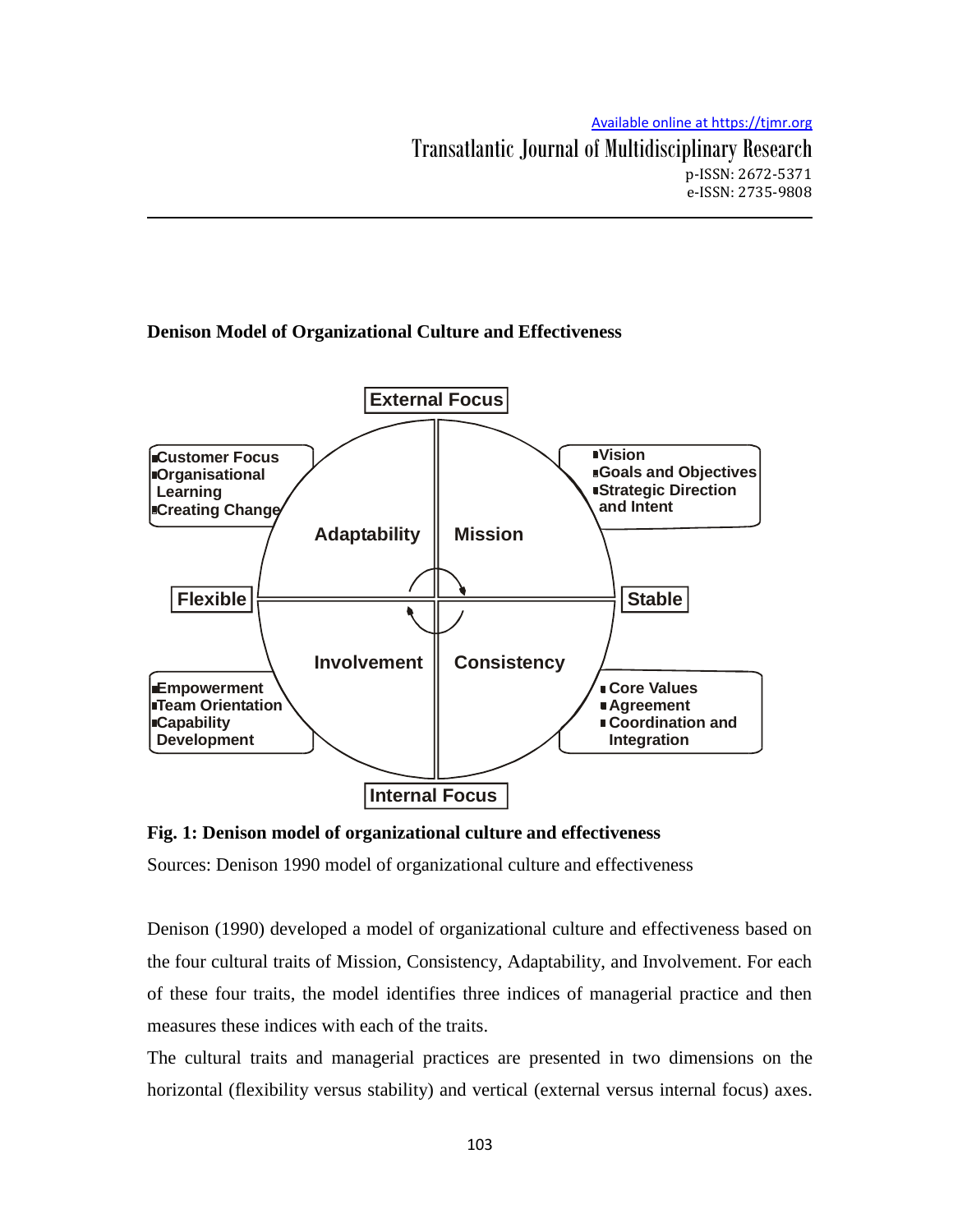Involvement and Consistency traits addressed the internal dynamics of an organization while Adaptability and Mission traits focus is on the external environment of the organization. Furthermore, Involvement and Adaptability traits addressed organizational capacity for flexibility and change while Consistency and Mission traits focus on organizational capacity for stability and direction.

### **Characteristics of Mission Trait:**

Mission is one of the important cultural traits that influence the effectiveness of an organizational. According to the Denison (1990), mission answers the underlying question of do we know where we are going. The mission of a company is essential as it is the basis for the concept of survival.

Mission consists of vision, goals and objectives, and strategic direction. The vision of an organization represents its most important values which show the internal relationship among employees. Goals and objectives are short term result that shows the relationship between the vision and strategy in an employee's daily activities. While strategic direction and intent provide structures and clarity for the members of the organization in order to achieve the organizational goals and objectives.

# **Characteristics of Consistency Trait:**

Consistent culture is described as the collective definition of behaviors, systems and meanings in an integrated way that requires individual conformity rather than voluntary participation. According to Denison (1990), organizations with consistent cultural trait creates set of values and internal systems that are widely shared by organization members. These values and systems are well defined and form the basis of a strong culture. Consistency trait involves three basic levels namely coordination and integration, agreement and core values. The fundamental concept is that organizations characterized as "highly consistent" rely on implicit control system based on internalized values in achieving organizational goals rather than external control system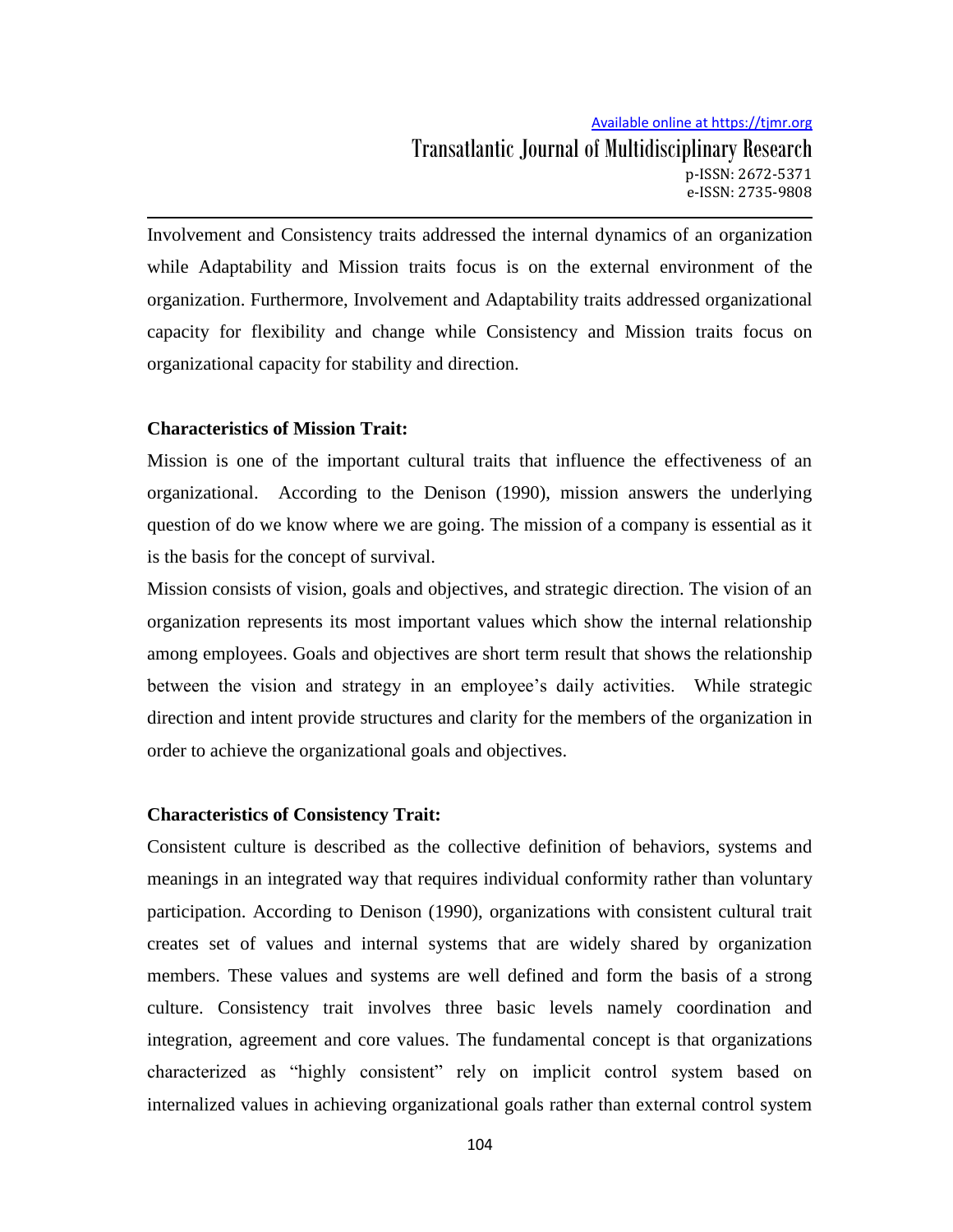that rely on explicit rules and regulations. This makes for easy integration and coordination of organization.

# **Characteristics of Adaptability Trait:**

Adaptability is another important cultural trait that highly influences the effectiveness of an organization. It deals with the relationship between organization and its environment. Adaptability trait consists of three sub point. Firstly, it has to do with creating change, which means that highly adaptive organizations are willing to try new approaches and welcome new ideas or ways they do business. Secondly, it has to do with Organizational Learning which indicates that risk taking is encouraged. It means that the organization members gain knowledge from organization past success or failure. The third sub point is customer focus. This states that the higher the adaptability levels of an organization, the higher the level of trust in the organization (Denison, 1990). Employees help each other in the process of identifying challenges and finding an appropriate solution together. They are open to innovation and change in order to achieve organizational success and satisfy customers' needs.

### **Characteristics of Involvement Trait:**

Involvement is the degree to which individuals at all levels of the organization engage in the pursuit of the Mission and work in a collaborative manner to fulfill organizational objectives. Organizational culture strongly encourages employee involvement, build their organization around teams, develop human capacity at all levels and create a sense of ownership and responsibility. They rely on informal, voluntary and implied control system rather than formal explicit, bureaucratic control systems (Denison, 1990). Involvement trait consists of three sub points. The first is empowerment, this gives employees power to make decision on their own and contribute their opinions. The second sub point is capability development, which is concerned with training and development of employees in the organization in order to have support in areas such as decision making, taking responsibility and team goal setting. The third sub point is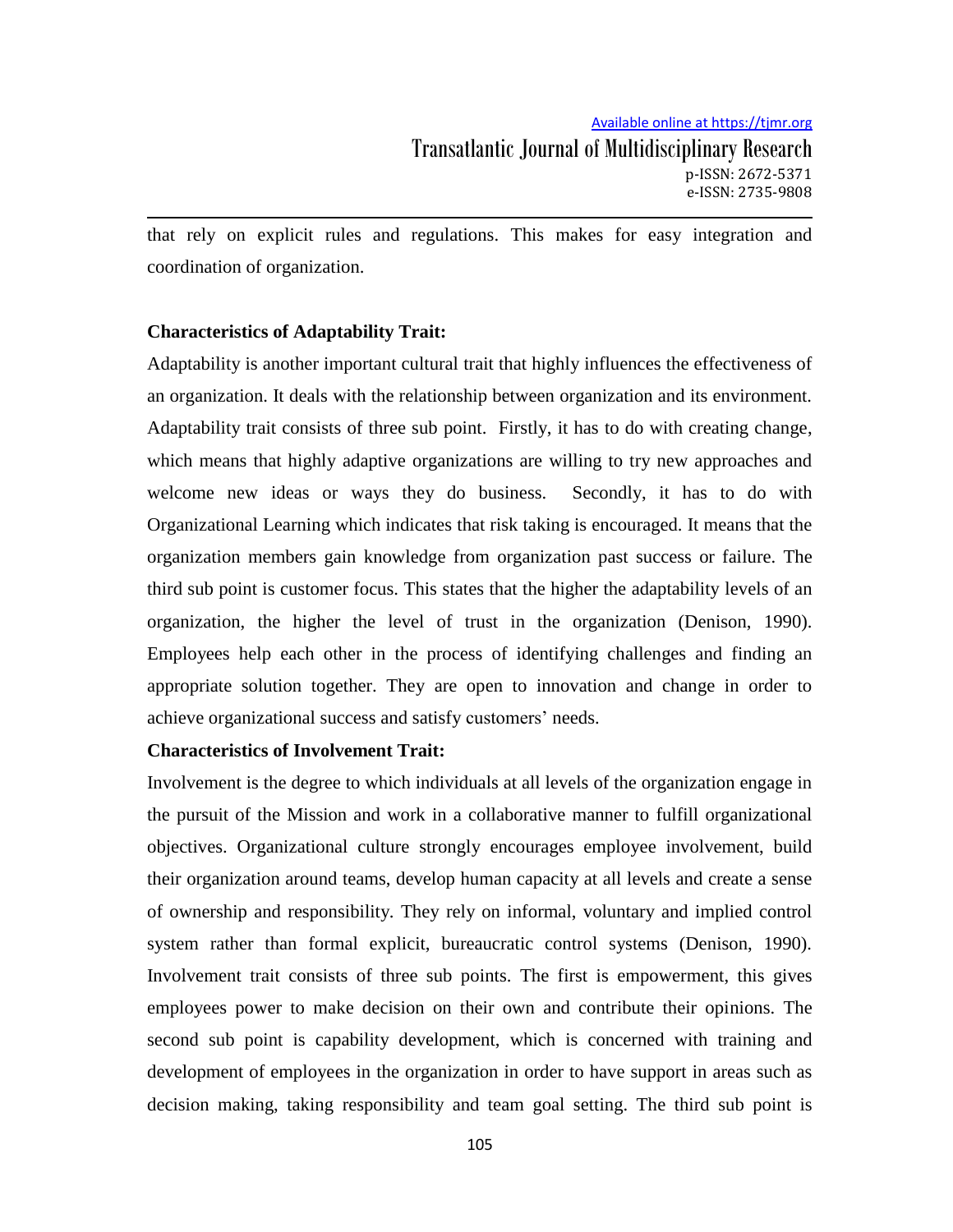teamwork, this provides employees with informed knowledge and less pressure to take risk, as decisions are made together.

The implication of the study of the model is that in a competitive business environment, cultural traits of mission, adaptability, consistency, and involvement would assist organization management in developing a strong workforce and strategy to compete, adapt and survive in today's dynamic business environment. Also, management of organizations needs to consider the importance of internal integration, external adaptation, changes and stability to organization survival. They should ensure to maintain a balance between change and stability as well as internal integration and external adaptation. It is necessary for organization survival.

# **Methodology**

The research design that was adopted in this study is the survey method. The population of the study comprises of staff of UBA Bank Plc, ECO Bank Plc, Guaranty Trust Bank Plc and Zenith Bank Plc located in Oredo and Egor Local Government areas, Benin City. Forty (40) bank staff was selected from each of the five banks for this study thus, making a total of two hundred (200) bank staff selected for the study. The bank staff selected in the study sample was based upon a variety of criteria which include the specialist knowledge of the research issue, capacity and willingness to participate in the research.

The research instrument that was adopted in this study is the questionnaire. A 5 point likert scale question style was used access to the relationship between organizational cultural models and performance of selected business organizations in Benin City.

Data were collected from primary and secondary sources. Frequency tables and percentage were used to present data collected while the Pearson's product moment correlation coefficient was used to test the relationship between organizational cultural models and performance of business organizations at 0.01 significant levels. Result of hypothesis with correlation coefficient values of 0.50 and above were accepted and indicated positive and significant relationship.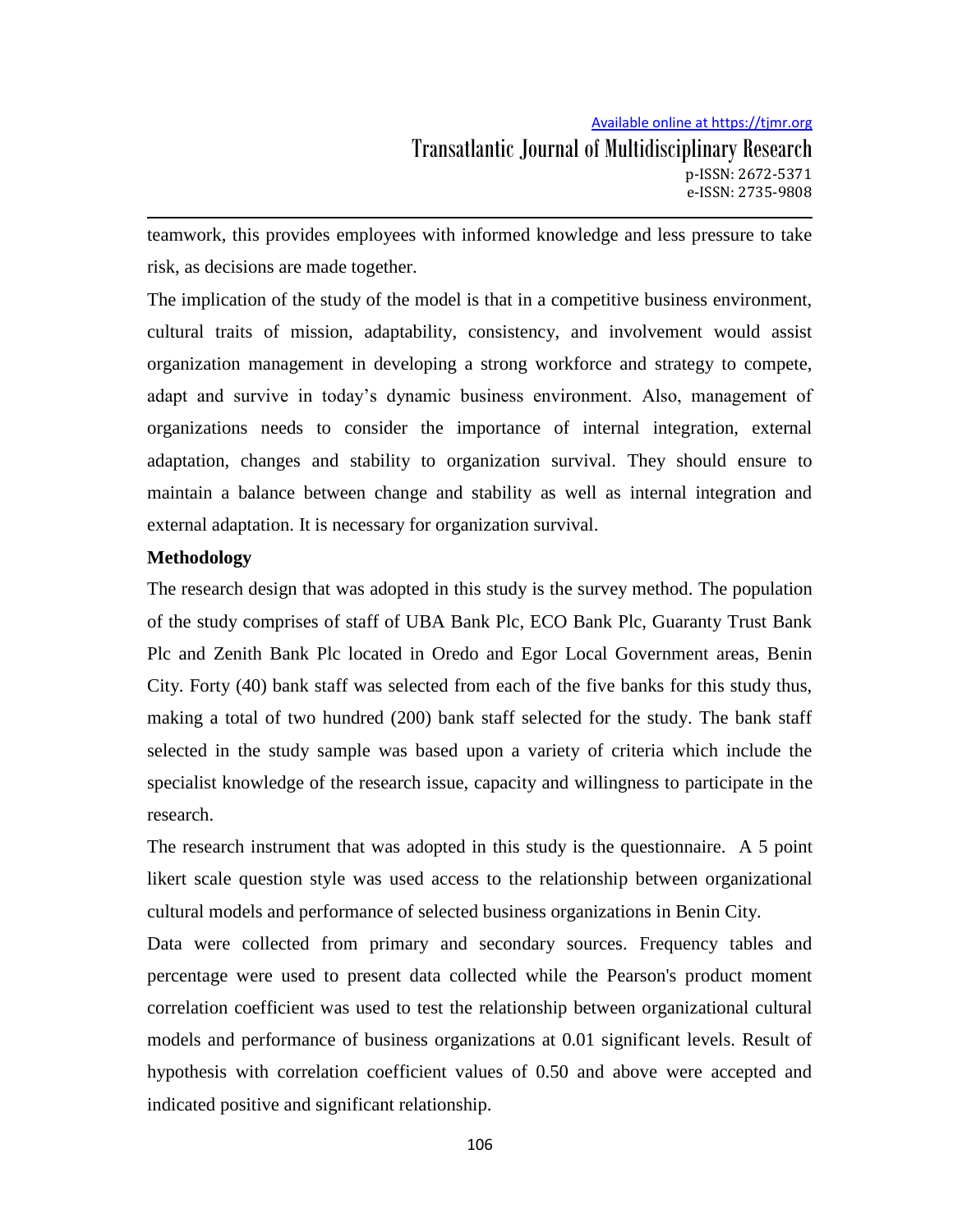# **Data Presentation And Analysis**

A total of two hundred (200) questionnaires were distributed to staff of four commercial banks in Benin City – United Bank for Africa Plc, Eco Bank Plc, Guaranty Trust Bank Plc and Zenith Bank Plc. The category of bank staff that participated in the study include: management staff, senior staff and junior staff. One hundred and eighty-seven (187) copies out of the two hundred (200) copies of the questionnaire distributed were duly filled and returned, thus representing 93.5% response rate.

# **Hypotheses Testing**

There are four hypotheses underlying the study. These hypotheses were analyzed and interpreted based on the results of the questionnaires using Pearson's product moment correlation coefficient statistical tool.

# **Hypothesis One**

- **H0:** There is no significant relationship between sense of mission in the organization and organizational performance.
- **H1:** There is a significant relationship between sense of mission in the organization and organizational performance.

Hypothesis one was tested using Pearson's product moment correlation analysis. That is the response of respondents to questions 1 through 4 (Ratings of organization culture component (Mission) were correlated with the average response of questions 17 through 32 (Organizational performance).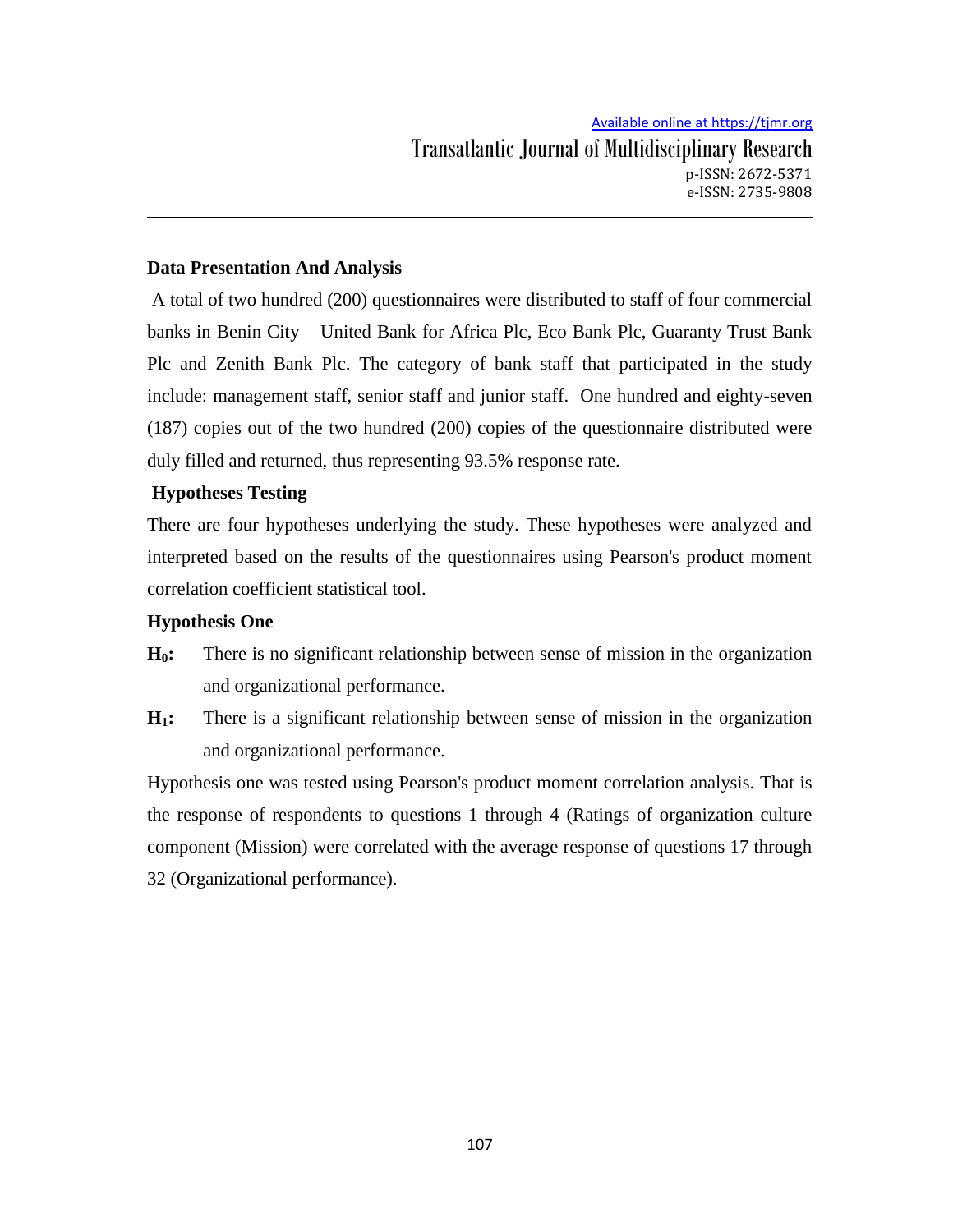# **Table 4.1: Correlation Analysis MISSION PERFORMANCE MISSION** Pearson Correlation 1 1 .659<sup>\*\*</sup>  $\text{Sig.}$  (2-tailed)  $\qquad \qquad \qquad$  .000 N 187 187 187 **PERFORMAN CE** Pearson Correlation  $\vert$  .659<sup>\*\*</sup>  $\vert$  1 Sig. (2-tailed)  $\qquad$  000 N 187 187 187 \*\*. Correlation is significant at the 0.01 level (2-tailed).

From the correlation analysis output from Pearson's product moment correlation analysis shown in table 4.1, it shows that the correlation coefficient value is 0.659, which is not equal to zero. This implies that the null hypothesis which states that there is no significant relationship between employees' identification with organization's mission and organizational performance is rejected. This also implies that there is a significant relationship between sense of mission in the organization and organizational performance.

# **Hypothesis Two**

- **H0:** There is no significant relationship between consistency of organization culture and organizational performance.
- **H1:** There is a significant relationship between consistency of organization culture and organizational performance.

Hypothesis two was tested using Pearson's product moment correlation analysis. That is the response of respondents to questions 5 through 8 (Ratings of organization culture component (Consistency) were correlated with the average response of questions 17 through 32 (Organizational performance).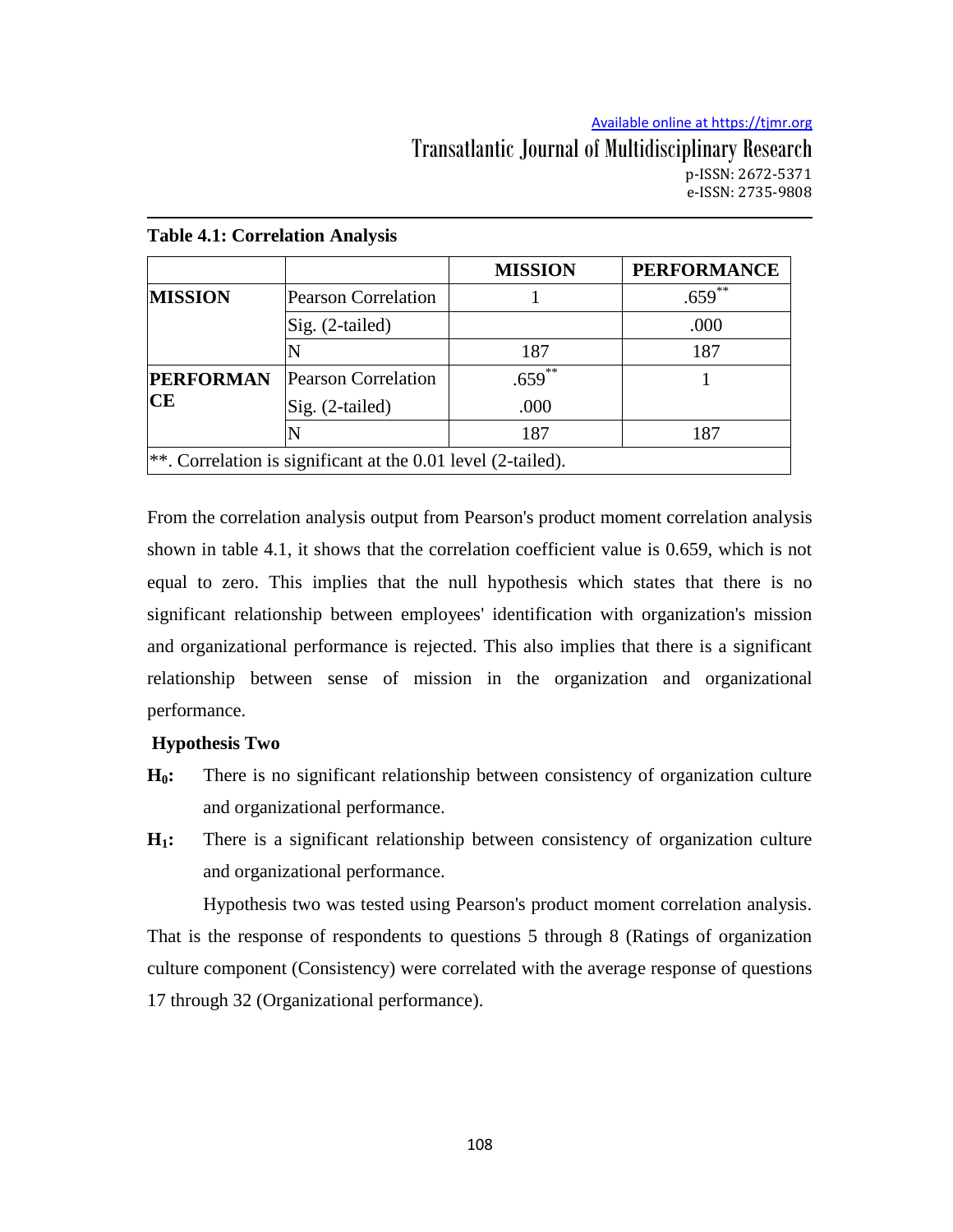|                                                                  |                            |          | <b>CONSISTENCY PERFORMANCE</b> |  |  |
|------------------------------------------------------------------|----------------------------|----------|--------------------------------|--|--|
| <b>CONSISTENCY</b>                                               | <b>Pearson Correlation</b> |          | $.672$ **                      |  |  |
|                                                                  | $Sig. (2-tailed)$          |          | .000                           |  |  |
|                                                                  |                            | 187      | 187                            |  |  |
| <b>PERFORMANCE</b>                                               | <b>Pearson Correlation</b> | $.672^*$ |                                |  |  |
|                                                                  | Sig. (2-tailed)            | .000     |                                |  |  |
|                                                                  |                            | 187      | 187                            |  |  |
| $ **$ . Correlation is significant at the 0.01 level (2-tailed). |                            |          |                                |  |  |

### **Table 4.2: Correlation Analysis**

From the correlation analysis output from Pearson's product moment correlation analysis shown in table 4.2, it shows that the correlation coefficient value is 0.672, which is not equal to zero. This implies that the null hypothesis which states that there is no significant relationship between consistency of organization and organizational performance is rejected. This also implies that there is a significant relationship between consistency of organization culture and organizational performance.

# **Hypothesis Three**

- **H0:** There is no significant relationship between organizational adaptability and organizational performance.
- **H1:** There is a significant relationship between organizational adaptability and organizational performance.

Hypothesis three was tested using Pearson's product moment correlation analysis. That is the response of respondents to questions 9 through 12 (Ratings of organization culture component (Adaptability) were correlated with the average response of questions 17 through 32 (Organizational performance).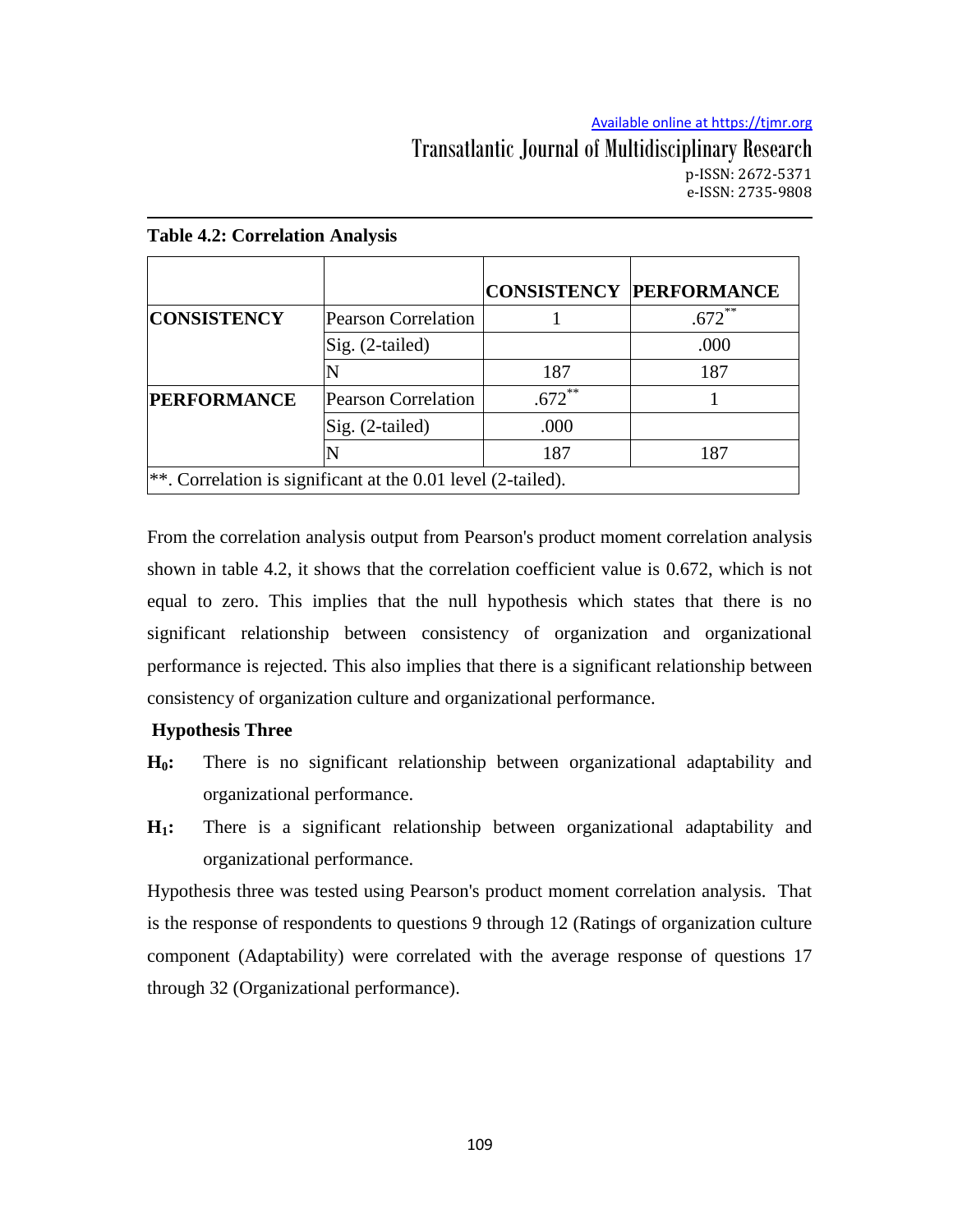|                     |                                                                 | <b>ADAPTABILITY</b> | <b>PERFORMANCE</b> |
|---------------------|-----------------------------------------------------------------|---------------------|--------------------|
| <b>ADAPTABILITY</b> | <b>Pearson Correlation</b>                                      |                     | **<br>.629         |
|                     | Sig. (2-tailed)                                                 |                     | .000               |
|                     | N                                                               | 187                 | 187                |
| <b>PERFORMANCE</b>  | Pearson Correlation                                             | $.629***$           |                    |
|                     | Sig. (2-tailed)                                                 | .000                |                    |
|                     |                                                                 | 187                 | 187                |
|                     | $\ast$ Correlation is significant at the 0.01 level (2 to iled) |                     |                    |

### **Table 4.3: Correlation Analysis**

 $\alpha$  orrelation is significant at the 0.01 level (2-tailed).

From the correlation analysis output from Pearson's product moment correlation analysis shown in table 4.3, it shows that the correlation coefficient value is 0.629, which is not equal to zero. This implies that the null hypothesis which states that there is no significant relationship between organizational adaptability and organizational performance is rejected. This also implies that there is a significant relationship between organizational adaptability and organizational performance.

# **Hypothesis Four**

- **H0:** There is no significant relationship between employee involvement and organizational performance.
- **H1:** There is a significant relationship between employee involvement and organizational performance.

Hypothesis four was tested using Pearson's product moment correlation analysis. That is the response of respondents to questions 13 through 16 (Ratings of organization culture component (Involvement) were correlated with the average response of questions 17 through 32 (Organizational performance).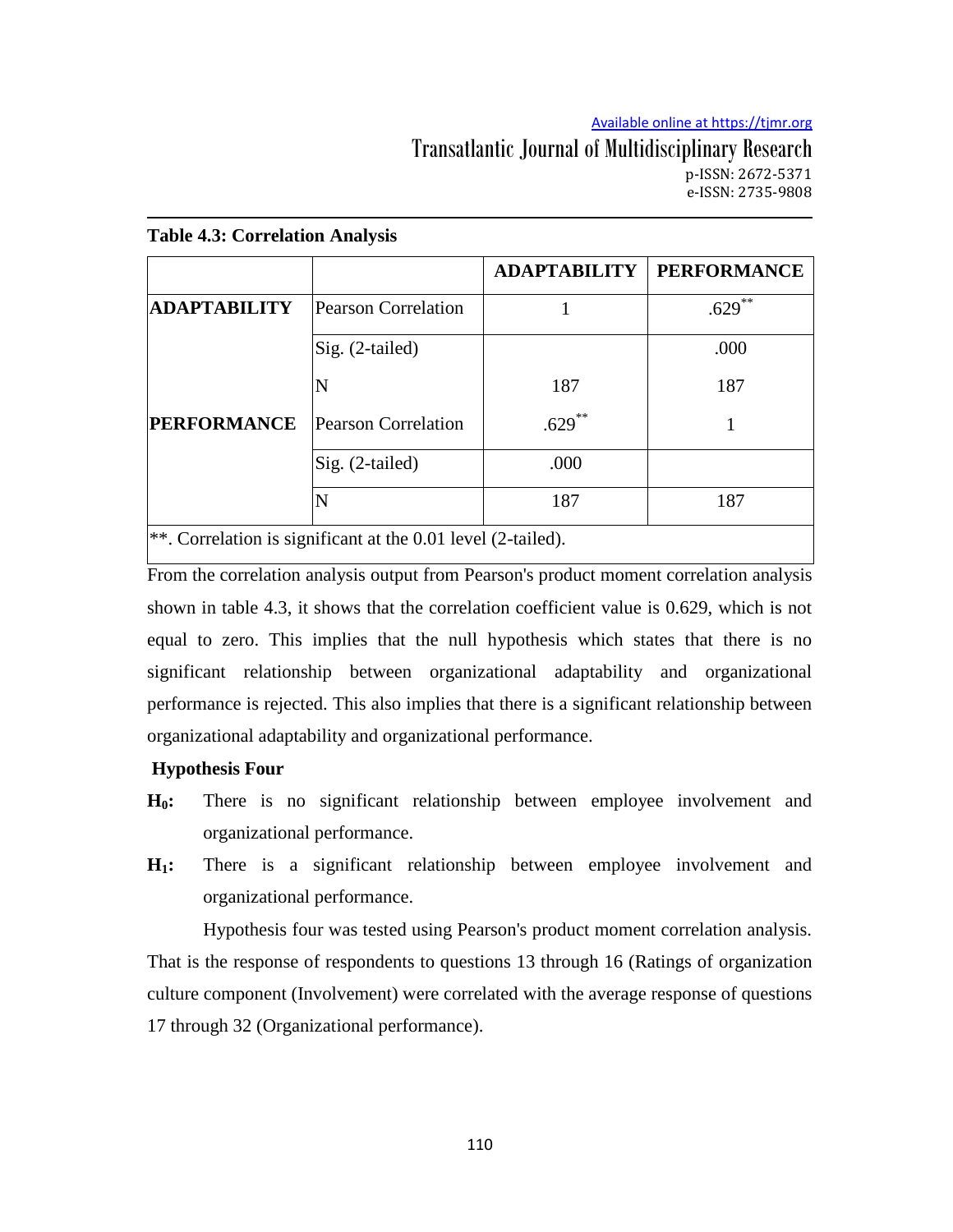|                                        |                            |      | <b>INVOLVEMENT PERFORMANCE</b> |
|----------------------------------------|----------------------------|------|--------------------------------|
| <b>INVOLVEMENT</b>                     | <b>Pearson Correlation</b> |      | .037                           |
|                                        | Sig. (2-tailed)            |      | .616                           |
|                                        |                            | 187  | 187                            |
| <b>PERFORMANCE</b> Pearson Correlation |                            | .037 |                                |
|                                        | Sig. (2-tailed)            | .616 |                                |
|                                        |                            | 187  | 187                            |

### **Table 4.4: Correlation Analysis**

From the correlation analysis output from Pearson's product moment correlation analysis shown in table 4.18, it shows that the correlation coefficient value is 0.037, which is equal to zero. This implies that the null hypothesis which states that there is no significant relationship between employee involvement and organizational performance is accepted. This also implies that there is no significant relationship between employment involvement and organizational performance.

# **The following were the study findings:**

- i) Sense of mission in the organization, consistency in organization culture and organizational adaptability were found to have positive and significant relationship with organization's growth, but with exception to customer's satisfaction.
- ii) Furthermore, this study has shown that employee's involvement in the organization has no significant relationship with organization's growth, employee's commitment, goal achievement and customer's satisfaction

## **Conclusion**

This study has shown that performance of business organization is affected by organizational factors which include employee involvement and participation in decision making, sense of mission of employee, information communication, employee's understanding, and commitment to organization norms and values and consistency in organizational culture. These challenges have made it important for organization to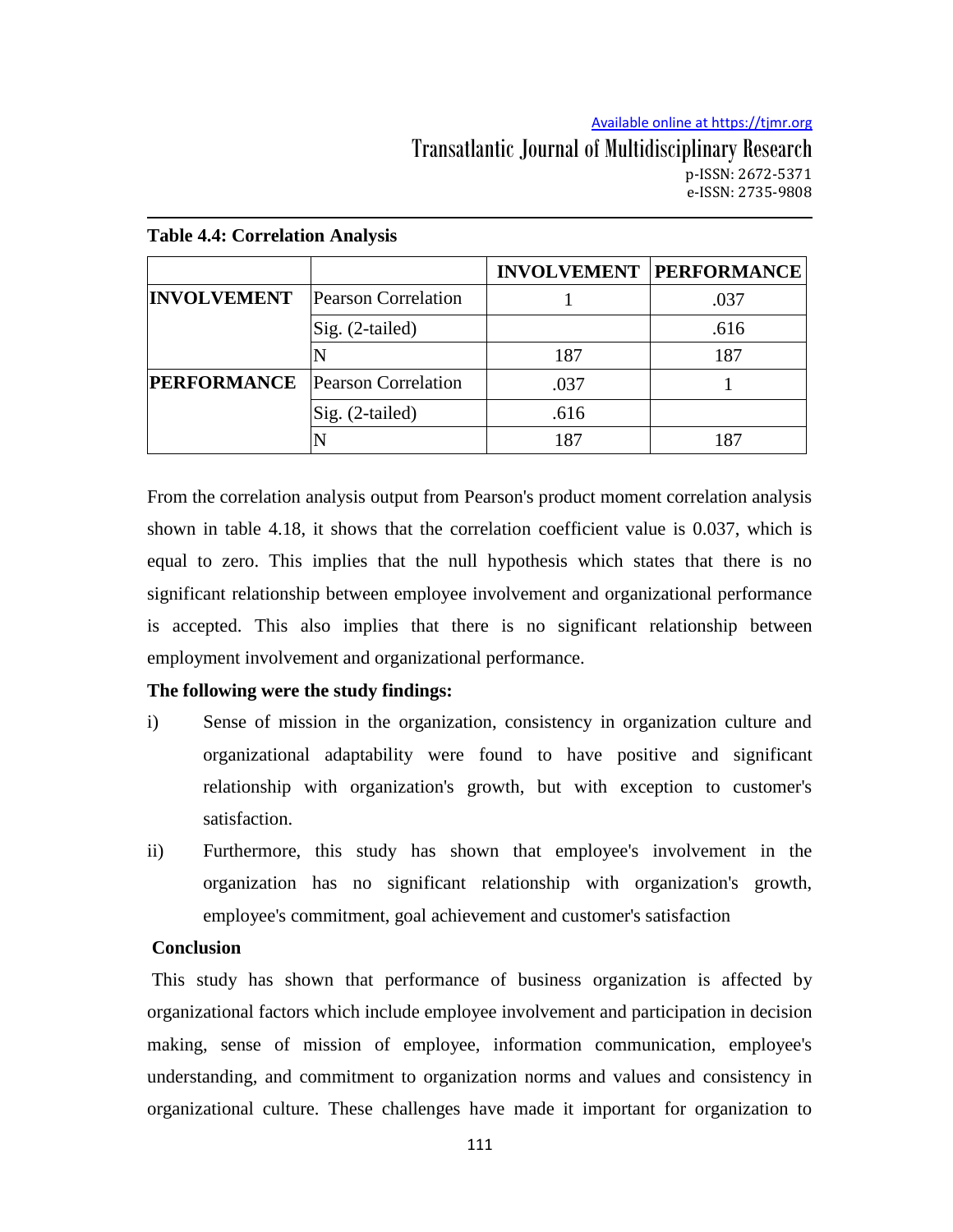# Available online at https://tjmr.org Transatlantic Journal of Multidisciplinary Research p-ISSN: 2672-5371 e-ISSN: 2735-9808

focus on the development of organizational culture in order to enhance performance and achieve business goals. Thus, in order for any organization to enhance its performance and achieve its business goals, there is need for such organization to have in place an effective organizational culture that align employees' beliefs and values towards achieving organization goals and objectives.

# **Recommendations**

This section offers recommendations based on the findings of the study.

- i. There should be training programmes for managers and employees of UBA bank, Eco-bank, Guaranty Trust bank and Zenith bank on how to improve organization's product / service delivery to boost customer's satisfaction.
- ii. Employees should be effectively motivated, economic rewards must not be offered alone, but recognition and opportunities for realizing various individual goals and aspirations must be created.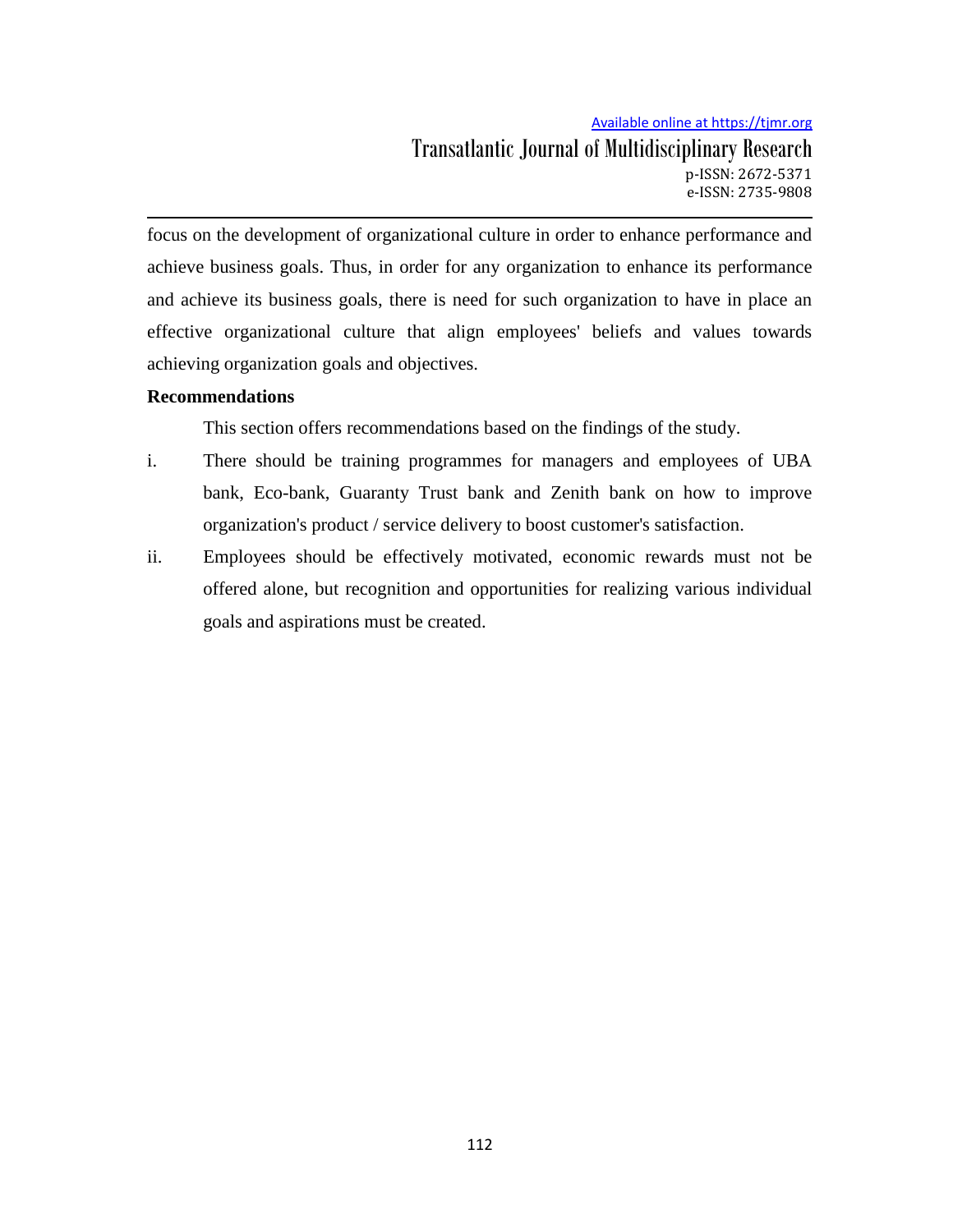# **References**

- Alharbi, M. A & Alyahya, M. S. ( 2013). Impact Organizational Culture on Employees Performance. *International Review of Management and Business Research,* Vol.2, Issue 1, March, 2013, pp168-175.
- Amah, E.(2012). Corporate Culture and Organizational Effectiveness: A Case Study of Nigeria Banking Industry", *European Journal of Businesss and Management*, 4(2), 23-31.
- Brooks, I. (2006). Organizational Behavior: Individual, Groups and Organization . Essex: Pearson Education Limited.
- Buchanan, D., & Huczynski, A. (2004). Organizational Behaviour*:* An Introduction Text*.* (5th ed). Essex: Prentice Hall Financial Time44.
- Cook, R. A., & Rousseau, D. M. (1988). "Behavioural Norms and Expectations: A Quantitative Approach to the Assessment of Organizational Culture", *Group and Organizational Studies*, 13(3), 245-273.
- Dave, H. and Jeanne, U. (2011).The Effect of Culture on Performance, SPI Research, 2011.
- Davies, H.T.O., Mannion, R., Jacobs, R., Powell, A.E., & Marshall, M.N. (2007). Exploring relationship between senior management team culture and hospital performance. *Medical Care Research and Review, 64(1), 46-65.*
- Denison, D. R. (1990). Corporate Culture and Organizational Effectiveness. (New York: Wiley), 33.
- Denison, D. R., & Mishra, A. K. (1995). "Toward a Theory of Organizational Culture and Effectiveness", *Organization Science*, 6(2), 204-223.
- Durgadvi R. and Vasantha, S. (2017). Organizational Culture and its Impact on Employee Performance. *Indian Journal of Public Health Research And Development*. Voll.8, No.2, pp. 315-320